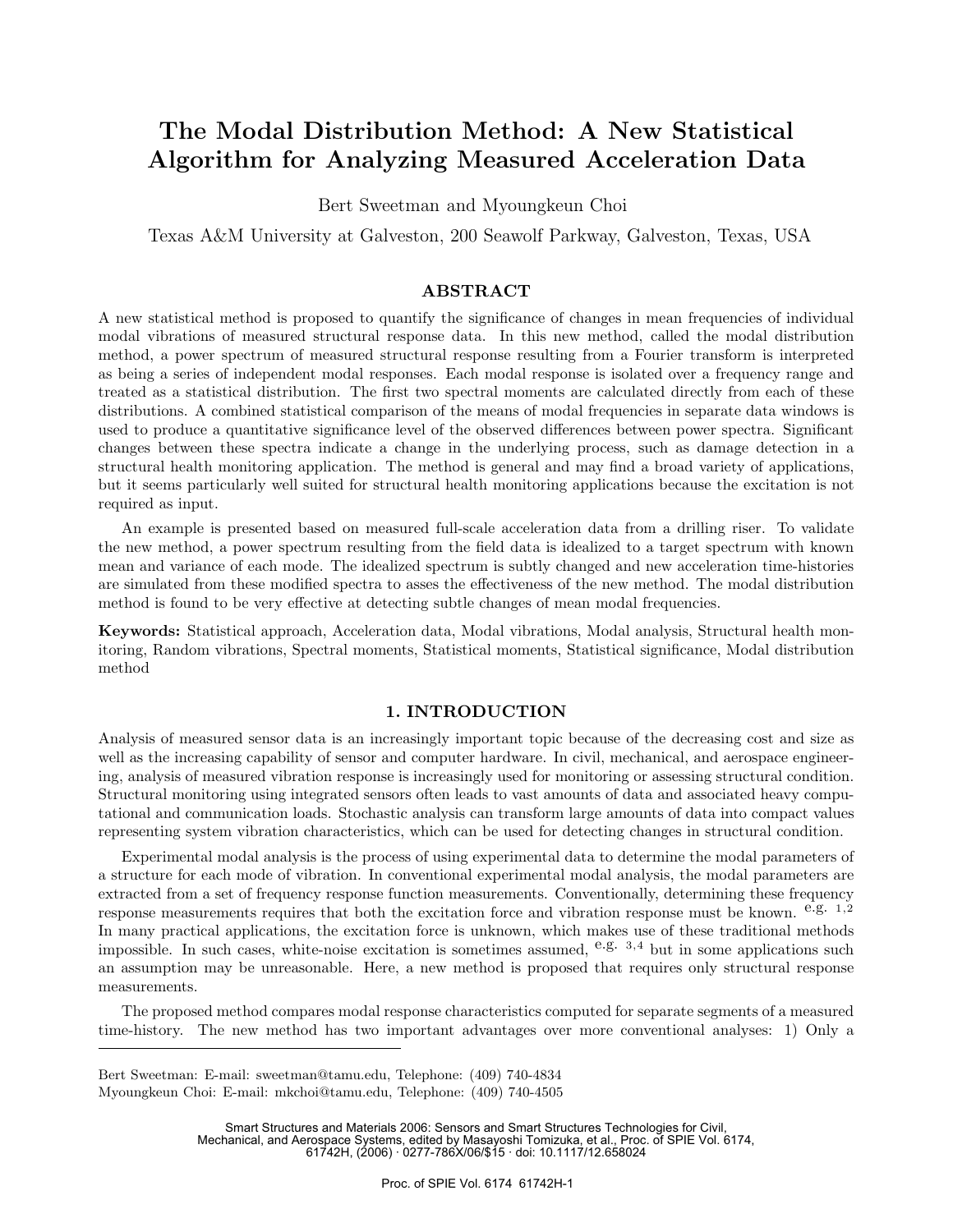measured time-history of the response is required as input, and 2) the result is a numerical prediction of the confidence level that there has been some change in the modal response of the structure. This significance level indicates the confidence that structural response has in fact changed, which is a proxy for whether or not the structure itself has changed.

# **2. OVERVIEW OF THE NEW METHODOLOGY**

A measured acceleration time-history is divided into a series of segments, or windows, which are to be sequentially analyzed. Each segment of the time history is converted into a power spectrum using a Fourier transform. It is implicitly assumed that the dynamic behavior of a structure in a given frequency range can be considered as a set of individual modes of vibration and that these vibrational modes can be considered to be independent. Hinging on that assumption, the power spectrum is divided into individual modes, as represented by "humps" in the power spectrum, using a penalty approach. Each isolated individual mode is then treated as a distribution of energy around a mean modal frequency, with the variance representing the spread of the energy around that frequency. Rescaling each mode into a statistical distribution enables use of conventional statistical tools for comparison between distributions resulting from separate windows in the time-history. Changes observed in individual modal distributions between segments in the time-history are believed to be indicative of changes in either structural stiffness or mass. Finally, the significance of these changes is detected by statistical comparison.

This overview first describes the new methodology from a conceptual standpoint with only minimal computational detail. Computational detail is presented in Section 3.

#### **2.1. Separation of Modal Distributions**

In general, a discrete power spectrum is composed of a series of small discrete frequency intervals, each with an associated power found between the upper- and lower-frequency bounds. Such a spectrum is typically represented as a histogram in which each bar represents the energy between two frequencies, as shown in Figure 1.

The behavior of individual modal frequencies is of primary interest here. Accordingly, modal distributions are isolated and then treated individually as probability density functions. The methodology by which the modes are isolated requires an initial guess for each of the modal frequencies. The frequency which optimally separates the two modes, i.e. the frequency of the bottom of the trough, or  $N_i$  in Figure 1, is determined through application of a penalty method. After these local minima have been determined, all energy between two adjacent minima is assumed be associated with a single mode of vibration. Using this method, a mean frequency and associated region of the power spectrum is identified for each mode of vibration. The shape of each resulting region represents the distribution of energy around the mean frequency.

#### **2.2. Modal Distributions and Probability Density Functions**

Next, the region surrounding each of the  $M$  modal frequencies is isolated and considered independently. The probability of energy within any one frequency range can be computed as the area of one frequency bar divided by the total energy associated with that  $i$ 'th mode:

$$
P_i(e_n) = \frac{a_n}{A_i} \tag{1}
$$

where  $a_n$  is the area of n'th frequency bar, and  $A_i$  is the total energy between the upper and lower local minima surrounding the i'th modal frequency. This representation implicitly considers each modal frequency as a random variable and each frequency bar surrounding the modal frequency as part of a discrete probability density function (PDF).

Mapping of a power spectrum into probability space is precisely the inverse of simulating a time series using a power spectrum with random phase. A time-history is commonly simulated from a target power spectrum as:

$$
x(t) = \sum_{n=1}^{N} H_n \cos(2\pi f(n)t + \theta_n)
$$
\n(2)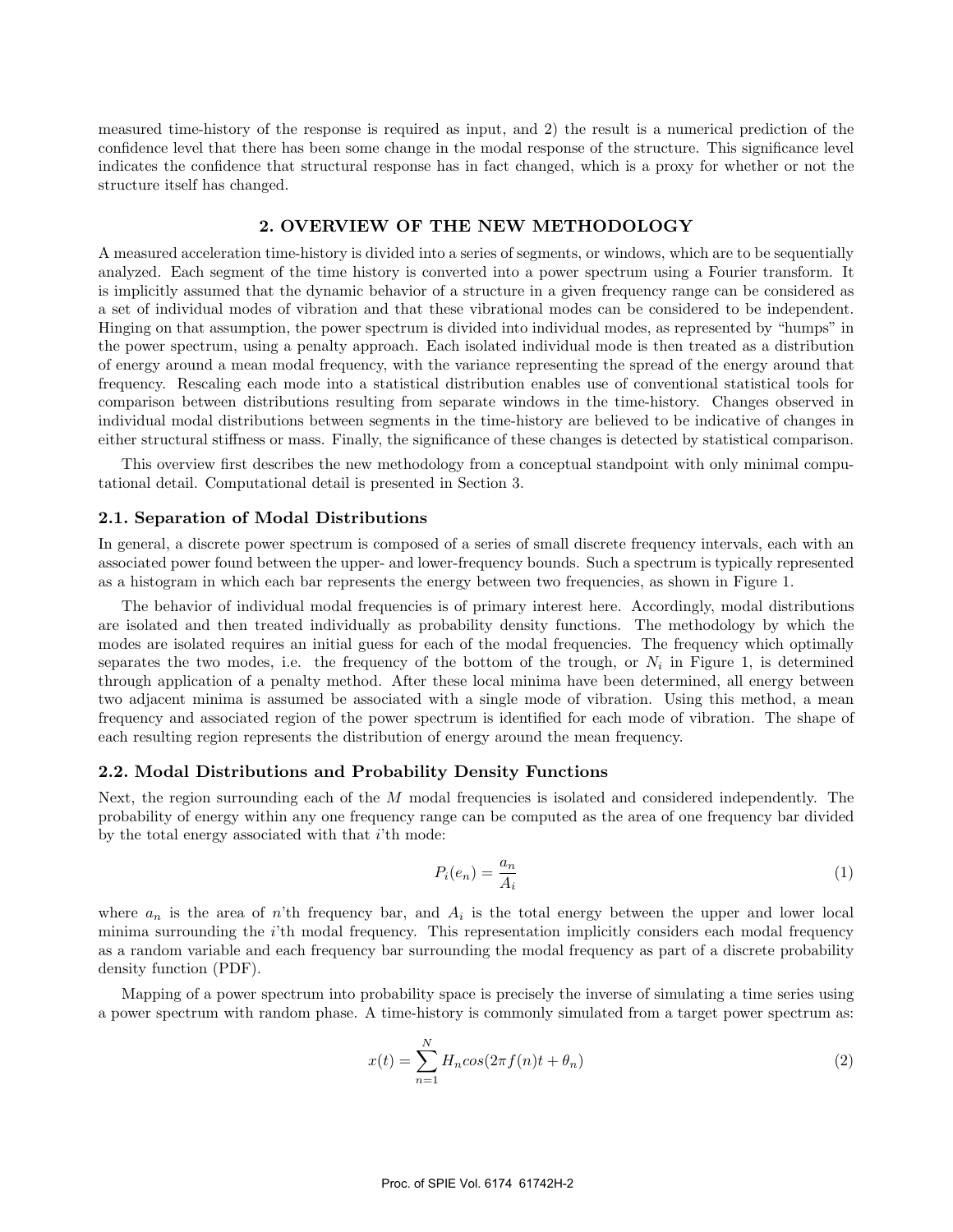

**Figure 1.** Example Discrete Spectrum

where  $x(t)$  is the time-history of the simulation,  $H_n$  is the amplitude of each frequency component, which is related to the energy at that frequency,  $f(n)$  is the n'th circular frequency (Hz), and  $\theta_n$  is a random phase angle.

Any frequency component with zero energy  $(a_n = 0)$  does not exist in the resulting simulated time-history, which means there is zero probability of energy in that frequency range. Conversely, if an infinitely long sinusoidal time series is converted to a power spectrum, it is represented as having only one frequency bar, which includes the sinusoidal frequency.

After each region has been rescaled into probability space, the result is a series of individual modal frequency distributions. The mean and variance of each distribution can be calculated directly from the geometry of the distribution. The mean is a representative modal frequency, and the variance indicates the spread of energy around that modal frequency. The total area of the distribution prior to normalization represents the energy associated with that vibrational mode. The resulting variance of a particular mode is not the variance of the process, but is instead only the part of the variance associated with structural vibration at that particular mode.

#### **2.3. Comparison: Statistical Hypothesis Testing**

The overall goal is to detect subtle changes in the state of a vibrating structure by comparing modal frequency distributions between different segments of a measured response time-history. The comparison of two distributions is performed by statistical comparison of means and variances of the distributions. The entire procedure to calculate the mean and variance of each mode could be repeated over consecutive segments (windows) of a time-history or could be applied real-time to monitor for structural failure. The mean of each sequential modal distribution in the first window are statistically compared with those of the second window, i.e, the mean of the first mode of the first window are compared with that of the first mode of the second window, as are each of the subsequent modal means. The statistical significance of any changes in the mean and variance is reported. The magnitude of the energy associated with each vibrational mode is used only to weight the mean and variance when computing an overall T-statistic to predict the confidence that the vibrational characteristics of the structure have in fact changed.

# **3. COMPUTATIONAL DETAILS**

## **3.1. Separation of Modal Distributions**

As outlined in Section 2.1, the behavior of individual modal frequencies is of primary concern. Power spectra of real measured data are not smooth, and identifying the correct minima to use as dividing points between modal distributions is non-trivial. The methodology presented here relies on an initial estimation of the frequency of each mode of vibration for the structure. This initial value would be expected to come from structural analysis, though it could also come from visual inspection of the power spectrum. This initial value need not be of high accuracy because it is only used to specify the endpoints of the penalty method. The method searches for one local minimum between every two adjacent modal frequencies, plus one additional minimum above the highest and one below the lowest specified frequencies.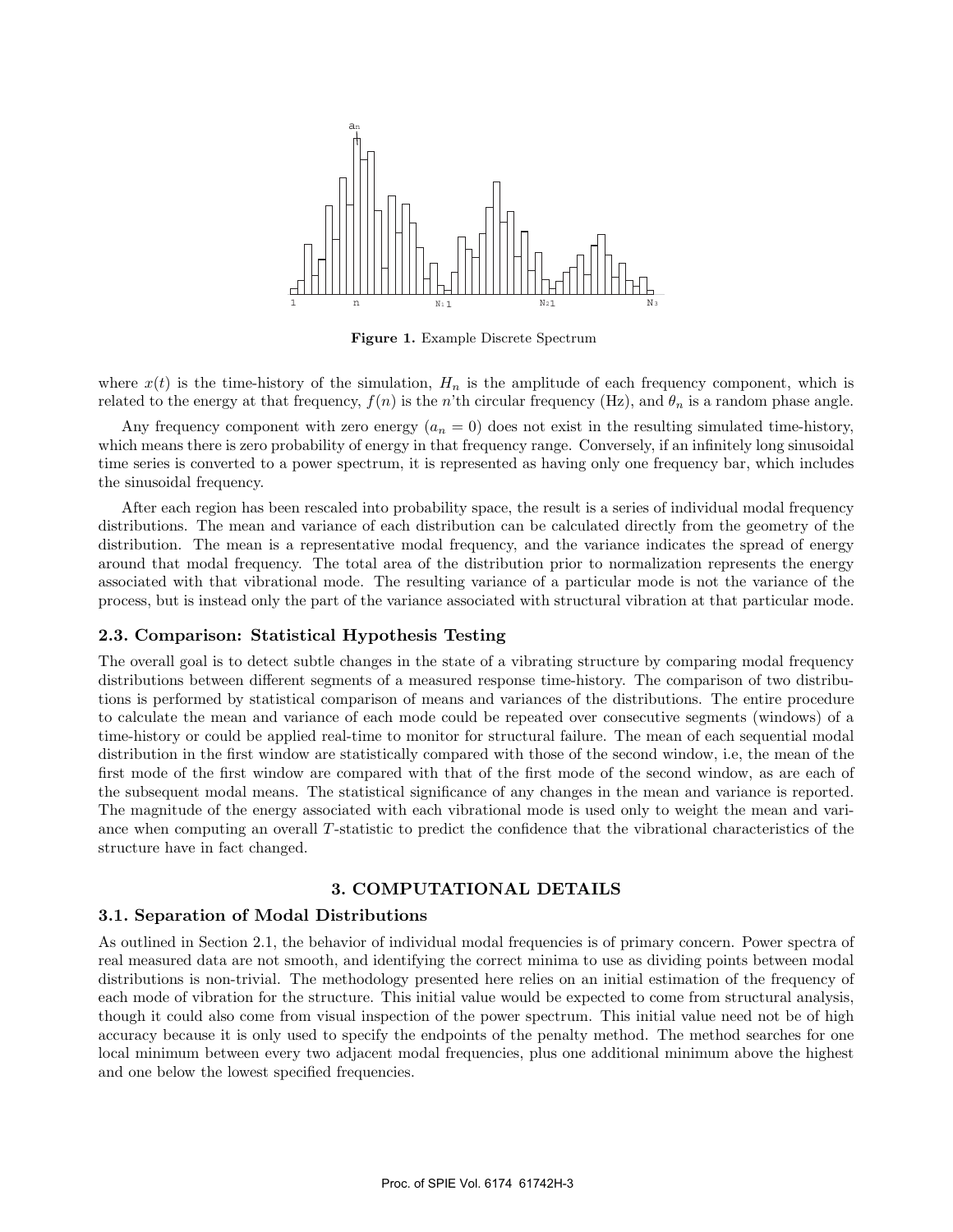

**Figure 2.** Separation of Modal Distributions

In searching for each local minimum, the penalty method searches the region between two adjacent modal frequency guesses by progressively seeking the minimum of increasingly fine division of the region. First, the region is divided into three equal frequency intervals as shown in the second frame of Figure 2. The total area under the power spectrum within each of the three intervals is then computed; every frequency in that interval having the lowest average energy is assigned a penalty value of 1.0. Next, the number of divisions between initial modal frequency guesses is increased to four. The same penalty approach is applied: again, every frequency in the region having the smallest average energy (lowest average bar height) receives a penalty; on this second iteration the penalty is 0.9.

The process is repeated through a total of ten iterations, with the number of divisions increasing by 1 and the penalty decreasing by 0.1 with each subsequent penalty assessment. Beyond four intervals, a penalty is applied to each frequency in every interval having lower average energy (lower average bar height) than both of its contiguous neighbors. The total penalty is then calculated for each frequency between the initial modal frequency guesses. The frequency having the largest total penalty is the local minimum between modes and is used as the dividing point between modal frequencies. All energy between adjacent local minima is assumed to be associated with a single vibrational mode. Once these modes have been isolated, distribution parameters are calculated for each mode.

## **3.2. Modal Distributions and Probability Density Functions**

As outlined in Section 2.2, modal frequencies are treated as random variables. The energy surrounding each modal frequency is treated as a probability distribution of candidates for the true modal frequency of the underlying structural vibration.

Equation 1 outlined the normalization by which the modal distributions are mapped into probability distributions:

$$
P_i(e_n) = \frac{a_n}{A_i}
$$

where  $a_n$  is the area of n'th frequency bar, and  $A_i$  is the total energy between the upper and lower local minima surrounding the *i*'th modal frequency. The total energy associated with the mode is given by:

$$
A_i = \sum_{n=1}^{N_i} a_n = \sum_{n=1}^{N_i} S(n) df
$$
\n(3)

where  $S(n)$  is the magnitude of the power spectrum at the n'th frequency and df is the frequency spacing.

The first two spectral moments of each resulting distribution are treated as the first two moments of a PDF: the mean and variance. These moments are computed directly from the offsets of the power spectrum using conventional definitions of moments and central moments. e.g. <sup>5</sup>,<sup>6</sup>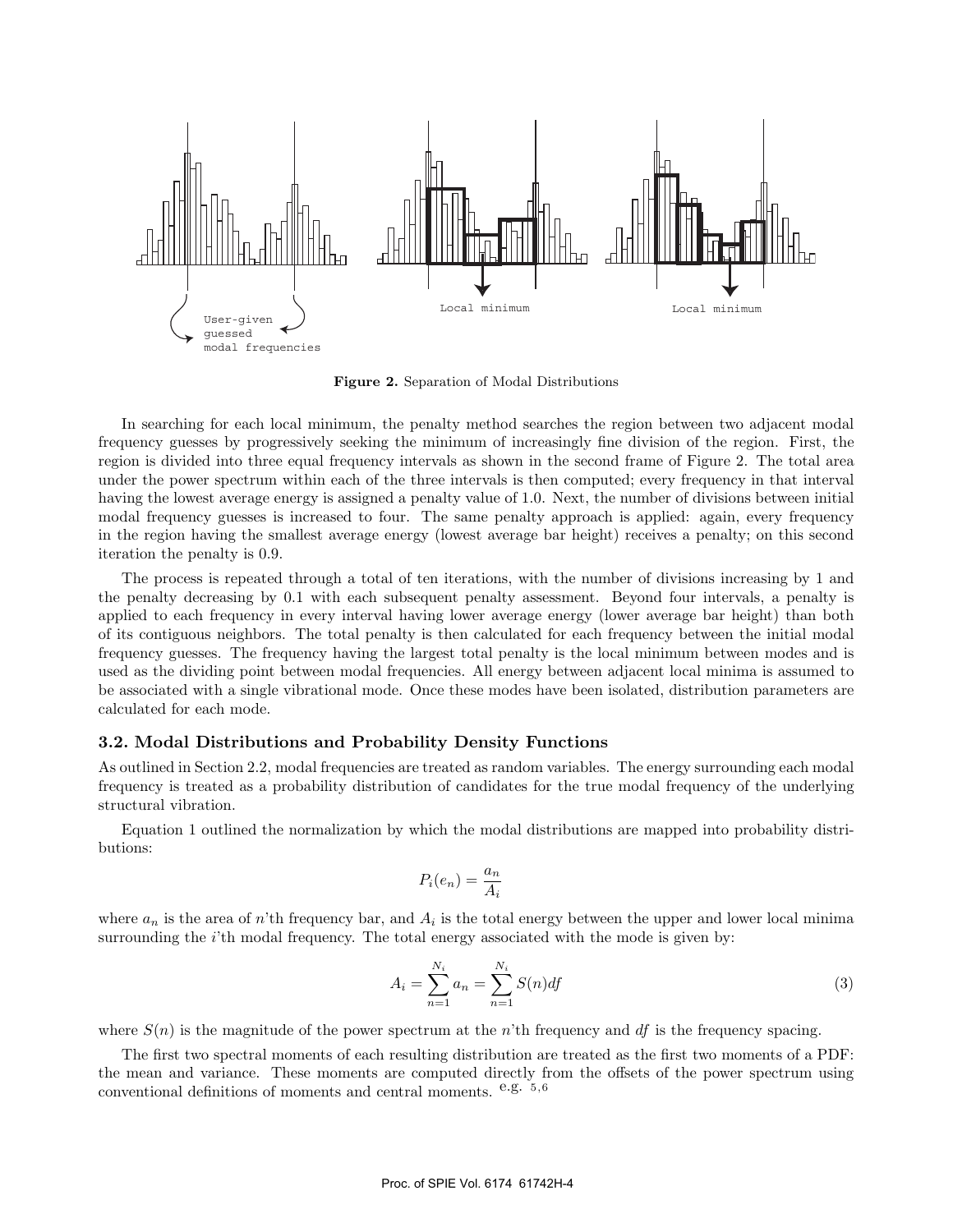$$
\mu_{i,w} = \frac{m_i}{A_i} = \frac{1}{A_i} \sum_{n=1}^{N_i} S(n) f(n) df \tag{4}
$$

$$
s_{i,w}^2 = \frac{\theta_i}{A_i} = \frac{1}{A_i} \sum_{n=1}^{N_i} S(n) (f(n) - \mu_{i,w})^2 df
$$
 (5)

where  $\mu_{i,w}$  and  $s_{i,w}^2$  are the mean frequency and sample variance of the modal distribution, respectively,  $m_i$  is the first moment,  $\theta_i$  is the second central moment,  $S(n)$  is the spectrum magnitude at the n'th frequency,  $f(n)$ is the n'th frequency, df is the frequency interval, and  $N_i$  is the total number of bars within the i'th modal distribution.

Some local variation in computed values of the mean and variance of each mode is expected. There are two important sources of variations in the mean and variance, the first of which is that the data-set being sampled is finite: If one were to calculate e.g. the mean and variance in the weight of apples in a truck, the mean and variance might change considerably as the sample size increases from five apples to six, but would generally not be affected very much by an increase from 1,000 apples to 1,001. This source of variation is accounted for in the T-static applied in Section 3.3. In this application to random vibrations, however, there is a second potentially important source of variation: sampling of incomplete modal cycles, which is not considered in the T-statistic.

Consider computing the variance of a portion of a single sine wave as in Equation 5. If there happened to be exactly one complete cycle, the power spectrum would appear as a spike and variance would be zero; if, however, there happened to be 1.5 cycles of the sine wave, the power spectrum would not appear as a spike and the computed variance would be non-zero. For certain applications with a limited number of modal cycles (i.e. a short time-history relative to the longest modal period), this effect could be very important. This effect was investigated for the example presented in Section 4, however, and found to be relatively small. A typical difference between the mean variance averaged over 100 data-points, each of which was computed for successive points in the time-history, and the minimum over the same 100 points was calculated. The difference is about 0.6% for the first mode in a one-hour time-history and about 0.3% in a two-hour time-history. In the example presented in Section 4, the  $A_i$ ,  $\mu_{i,w}$  and  $s_{i,w}^2$  calculated from Equations 3–5 are averaged over the last 100 points in the time-history. The resulting small over-prediction of the modal variance is believed to be negligible.

#### **3.3. Comparison: Statistical Hypothesis Testing**

Actual field data does not generally exhibit a clear spectral peak at each modal frequency. Instead, spectral peaks appear as a cluster of energy around some frequency. Here, mean modal frequencies are treated as random variables and observed clusters of energy are treated as statistical distributions. The benefit is that rigorous statistical analysis can then be applied to assess the significance of apparent differences between distributions. The significance of the difference depends on the mean, variance and number of degrees of freedom of the two distributions being compared.

The T-test is a conventional method to determine the statistical significance of a difference between two sample means. The test can be used when the number of samples is too small for the Central Limit Theorem to apply and where the true variances of the underlying processes are not known to be equal. The  $T$  statistic is:

$$
T_i = \frac{\Delta \mu_i}{s_i} \tag{6}
$$

where

$$
\Delta \mu_i = \mu_{i,1} - \mu_{i,2} \tag{7}
$$

$$
s_i^2 = s_{i,1}^2/N_{i,1} + s_{i,2}^2/N_{i,2}
$$
\n(8)

$$
N_{i,w} = T_w \mu_{i,w} \tag{9}
$$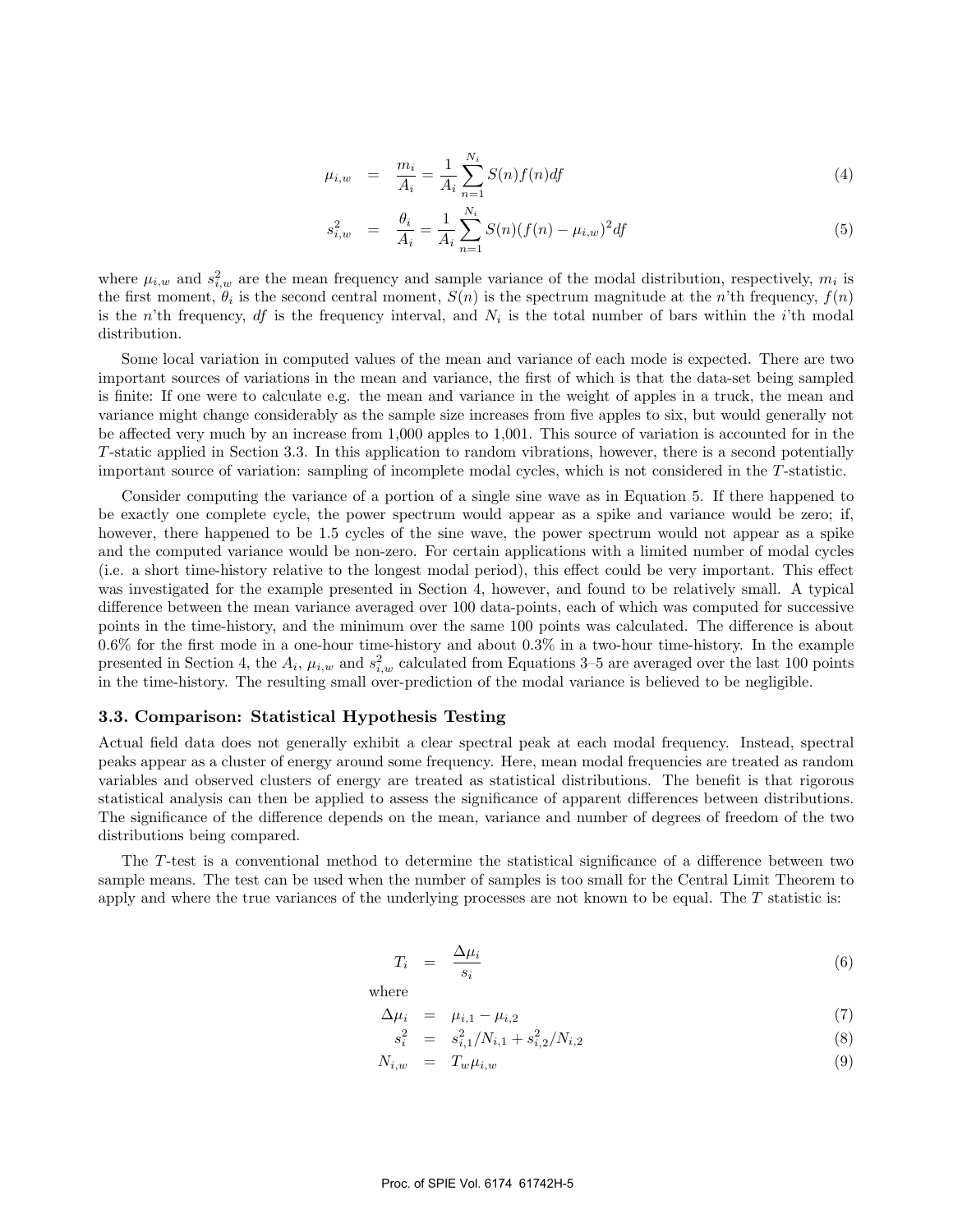in which  $\mu_{i,w}$  is the is the mean of the *i*'th mode of the w'th segment,  $s_{i,w}^2$  is the sample variance, and the number of samples  $N_{i,w}$  is estimated as the number of cycles expected at each modal frequency.  $T_w$  is the duration of the w'th window.

The statistic computed in Equation 6 is distributed approximately as a Student's T with the number of degrees of freedom for the  $i'th$  mode equal to:

$$
DOF_{i} = \frac{(s_{i,1}^{2}/N_{i,1} + s_{i,2}^{2}/N_{i,2})^{2}}{(s_{i,1}^{2}/N_{i,1})^{2}/(N_{i,1} - 1) + (s_{i,2}^{2}/N_{i,2})^{2}/(N_{i,2} - 1)}
$$
(10)

where  $s_{i,w}$  is the sample standard deviation of the i'th mode for the w'th window, and  $N_{i,w}$  is the number of cycles in the i'th mode.

#### **3.4. Overall Comparison of Response**

Assessing the significance of changes in the overall observed vibrational response requires simultaneous comparison of all modes. This comparison of the two distributions treats the differences between modal frequency means as repeated measurements with different uncertainties. An overall P-value is calculated by computing a combined T-statistic by weighting differences between the means by the fraction of energy represented by each individual mode. The fraction of energy associated with the  $i'th$  mode for each of the two  $w'th$  window is:

$$
E_{i,w} = \frac{A_{i,w}}{\sum_{i=1}^{I} A_{i,w}}
$$
(11)

where I is the total number of modes in the power spectrum. The values of the mean and variance of the  $i$ modes are combined as weighted averages to compute the T-statistic:

$$
T = \frac{\Delta \mu}{s} \tag{12}
$$

where

$$
\Delta \mu = \sum_{i=1}^{I} 0.5(E_{i,1} + E_{i,2}) \Delta \mu_i
$$
\n(13)

$$
s^2 = \sum_{i=1}^{I} [0.5(E_{i,1} + E_{i,2})s_i]^2
$$
 (14)

The resulting single T-statistic represents the weighted average differences between the two distributions, individually considering all of the modes. To compare this T-statistic with a standard T-distribution, the total number of degrees of freedom must be calculated. Physically, this total represents the sum total of the number of vibration cycles in each individual mode. Generally, this number of degrees of freedom will be larger than the observed number of peaks in the time-history because modal frequencies with small fractions of the total energy will not contribute to the number of peaks in the time-history. The total degrees of freedom is estimated as the sum of individual degrees of freedom, corrected for prior removal of the degree of freedom associated with each T-statistic in Equation 10:

$$
DOF = \sum_{i=1}^{I} DOF_i + I - 1
$$
\n
$$
(15)
$$

The resulting degrees of freedom are used in conjunction with the T-static to compare with a standard Student's T-distribution to predict the statistical significance level. This P-value represents the probability that the observed differences between the two power spectra are due to random chance rather than actual differences between the underlying processes.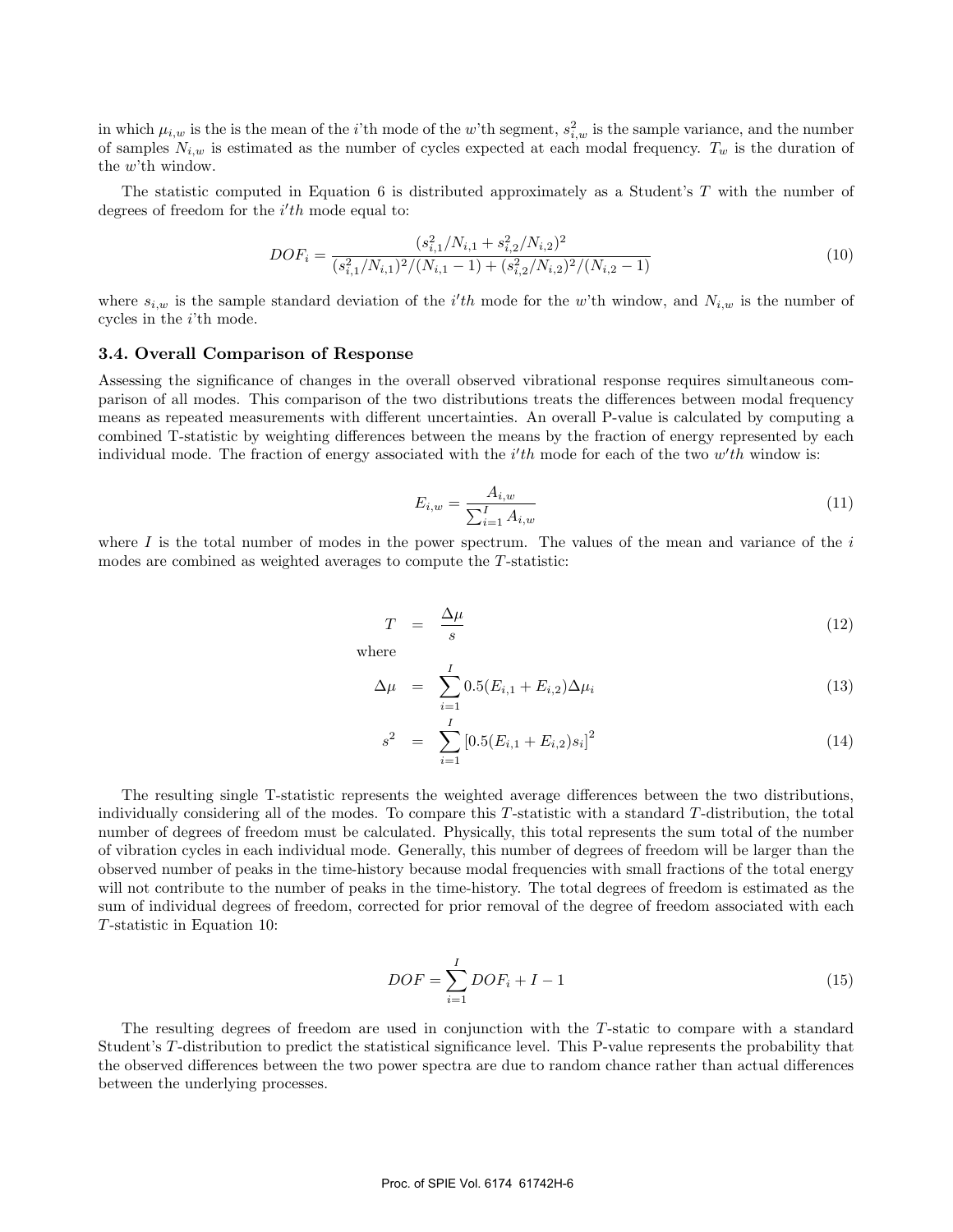

**Figure 3.** Drilling Semisubmersible

**Figure 4.** Formation of Vortices.

# **4. EXAMPLE: MARINE DRILLING RISER VIBRATIONS**

Prediction of fluid-structure interaction relevant to marine risers has been a historically intractable problem. In very deep waters, oil is produced to floating platforms where one of the biggest engineering challenges is design of marine risers, which are the pipes transmitting fluids between the sea-floor and the floating platform. Marine risers present major design challenges because only the riser top and bottom are externally restrained (Figure 3). The unsupported span equals the water depth and can easily be deformed by ocean currents.

A riser, or any other slender structure subject to strong flow across its axis, may interact with the current to create vortex-induced vibrations (VIV). Even slight structural motions across the current can cause a vortex to be shed on one side of the pipe. As the vortex is carried away by the current, the pipe is pulled in the direction of the departing vortex; the resulting motion then creates a vortex on the opposite side (Figure 4). A strong oscillatory process develops if the vortex shedding frequency is close to a natural frequency of the pipe. A detailed investigation of the VIV motions of risers on a North-Sea platform leading to gas leakage concluded that despite extensive work, a predictable model for description of the VIV phenomena has not yet been developed.<sup>7</sup>

In high current deep water areas, stress resulting from vortex-induced vibrations is a primary driver for fatigue damage.<sup>8</sup> Unfortunately, quantifying riser response has proven difficult. A detailed comparison of four numerical models to predict VIV motions found major discrepancies between results and concluded that not all aspects of VIV are well understood.<sup>9</sup> The energy associated with a vibrating marine riser is relatively free to travel along the riser and sudden shifts in modal vibration frequencies are sometimes observed in measured data. It may be that a key step to understanding the physical process associated with riser VIV is identifying specific times in measured field data at which the riser response shifts between modal vibration patterns.

One possible application of the proposed new method is identifying these vibrational shifts. In this example, the effectiveness of the new method is demonstrated using simulated data based on measured field data. Simulated data was chosen over measured field data because the mean and variance of the underlying process are known and can be controlled, so the effectiveness of the method can be meaningfully assessed.

# **4.1. Simulated Data**

The data used in this example was simulated as follows: First, the power spectrum of measured field data was computed. The first two modes of this measured spectrum were then smoothed into the ideal target spectrum S shown in Fig. 5. A subtle change was then applied to the target spectrum, which would be representative of a change in the structural behavior. The change that was introduced was a small shift in the mean and/or variance of each of the two modal response distributions. In every case, shifts affecting the mean of one mode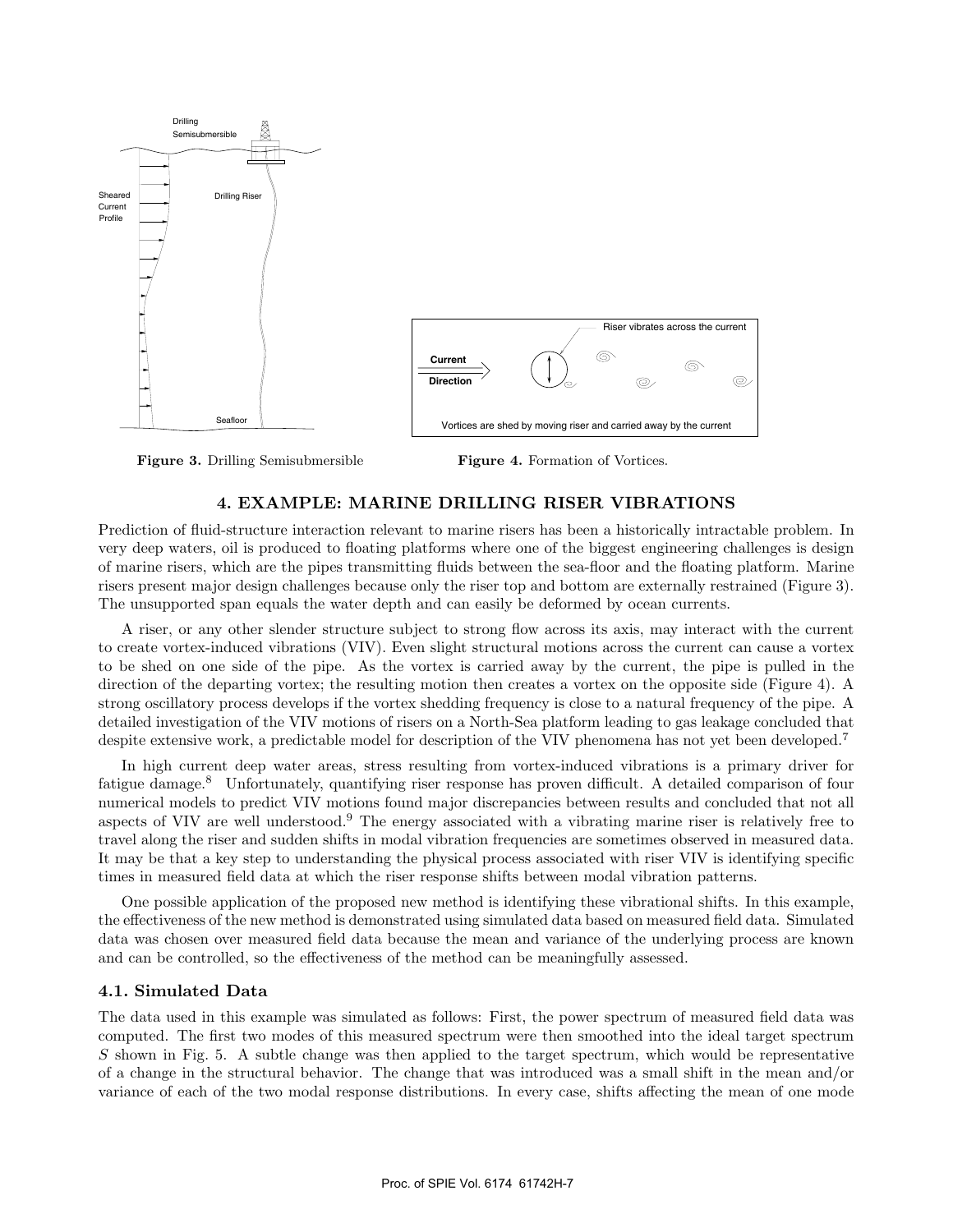

**Figure 5.** Field Data Spectrum and Idealized Target Spectrum S



**Figure 6.** Original Spectrum (S) and Modified Spectrum  $(S_{m2v1})$ 

were offset by shifts in the opposite direction affecting the other mode such that all target power spectra have the same mean. For example, in case  $S_{m1}$  the mean of the first mode was shifted downward by 2% and the second mode was shifted upward by 1.6% so the combined response retains the same mean. Changing modal distributions of target spectra while retaining the overall mean precludes effective detection by conventional tests of stationarity such as the runs and reverse arrangements tests. In case of variance, a 10% increase in both modes was introduced, while holding the total energy of the spectra constant. Time-histories were then simulated from these target spectra (e.g. Figures 7 and 8). Each resulting simulated time-history has mean and variance comparable to the original measured time-history in both the overall spectrum and in each vibrational mode, but these means and variances of the underlying processes are precisely known for the simulated data. Target spectra means and variances for each mode of all spectra are shown in Table 1. In the following example, the new method is applied to each of these test cases for increasingly long data windows; within each case, the same irregular time-history is used. For example, the 1 hour data window test for target spectrum  $S_{m1}$  includes the segment of the time-history used in the 30 minute test.

| Target     | 1st Mode |                          |          |                          | 2nd Mode |            |          |            |
|------------|----------|--------------------------|----------|--------------------------|----------|------------|----------|------------|
| Spectrum   | Mean     | $%$ Change               | Variance | $%$ Change               | Mean     | $%$ Change | Variance | $%$ Change |
| $\cal S$   | 0.12500  | N/A                      | 0.00060  | N/A                      | 0.28500  | N/A        | 0.00120  | N/A        |
| $S_{m1}$   | 0.12250  | $-2\%$                   | 0.00060  | $\overline{\phantom{0}}$ | 0.28950  | $+1.6\%$   | 0.00120  |            |
| $S_{m2}$   | 0.12188  | $-2.5\%$                 | 0.00060  | Ξ.                       | 0.29069  | $+2\%$     | 0.00120  |            |
| $S_{m3}$   | 0.12125  | $-3%$                    | 0.00060  |                          | 0.29182  | $+2.4\%$   | 0.00120  |            |
| $S_{v1}$   | 0.12500  | $\overline{\phantom{a}}$ | 0.00066  | $10\%$                   | 0.28500  | -          | 0.00132  | 10\%       |
| $S_{m1v1}$ | 0.12250  | $-2\%$                   | 0.00066  | 10%                      | 0.28950  | $+1.6\%$   | 0.00132  | 10%        |
| $S_{m2v1}$ | 0.12188  | $-2.5\%$                 | 0.00066  | 10%                      | 0.29069  | $+2\%$     | 0.00132  | 10%        |
| $S_{m3v1}$ | 0.12125  | $-3\%$                   | 0.00066  | 10%                      | 0.29182  | $+2.4\%$   | 0.00132  | 10%        |

**Table 1.** Target Spectra Parameters with Percent Change from Original Idealized Spectrum

# **4.2. Mean Shift**

This first example of the new method examines the capability to detect subtle shifts in the mean of the underlying process if the variance of each mode is held constant (target spectra  $S_{m1}$  through  $S_{m3}$ ). A 5% P-value indicates that there is only a 5% probability that the observed differences between the distributions result from random chance alone; differences with P-values less than 5% are commonly regarded as statistically significant. Figures 9 and 10 show the P-values resulting from separate comparisons of the first and second modes. For the first mode, a 30 minute window is inadequate to detect a shift of the mean as small as 3%, but shifts as small as 2 or 2.5% can be detected if a data-window of 2 hours is available.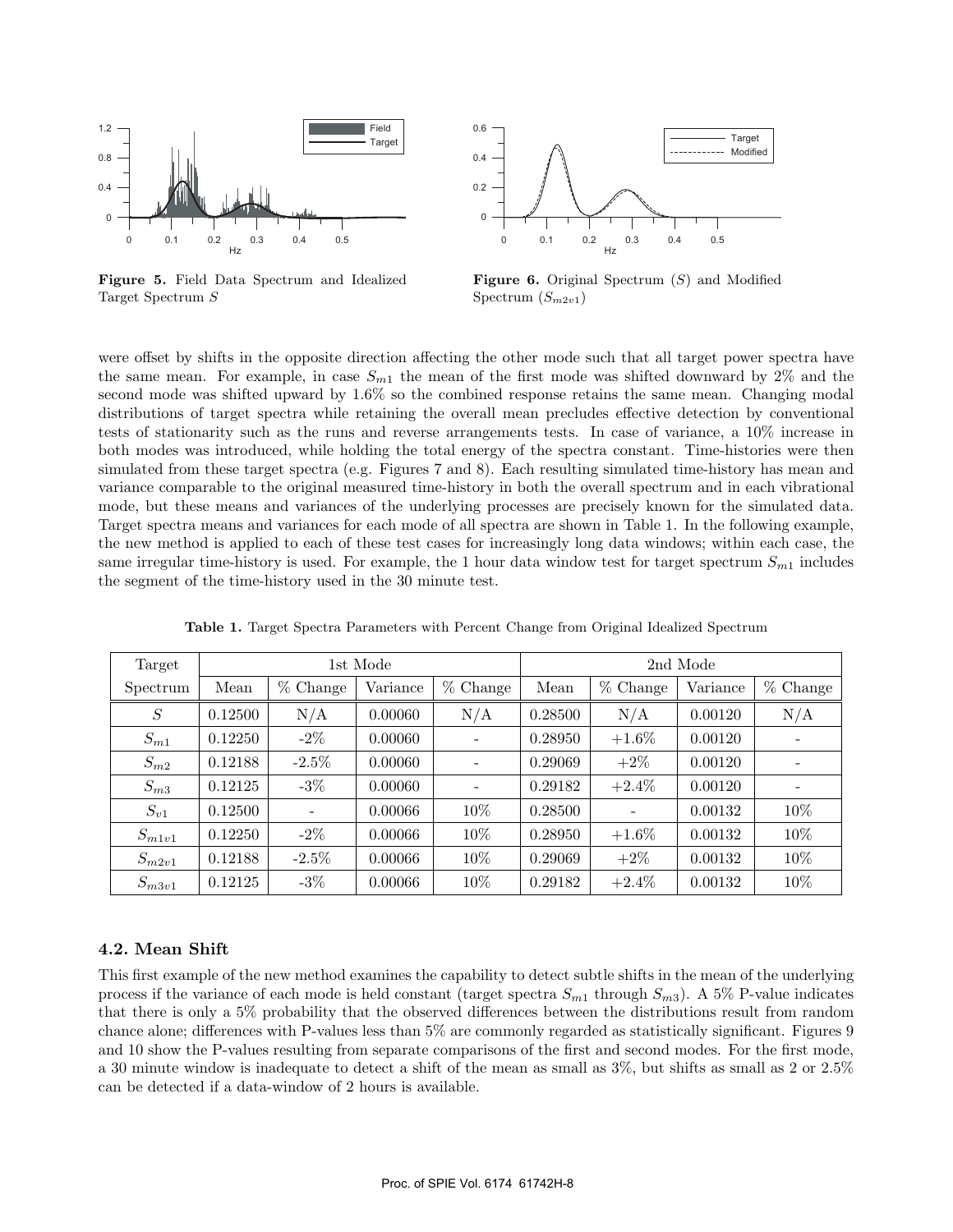

**Figure 7.** Sample time-history simulated using the baseline idealized target spectrum  $(S)$ 



**Figure 9.** Mean Change Only (1st Mode)



**Figure 8.** Sample time-history simulated using the modified target spectrum  $(S_{m2v1})$ 



**Figure 10.** Mean Change Only (2nd Mode)

Figure 11 is included as a caution. It shows additional results for the same case as Figures 9 and 10. Here, the P-value is calculated for data windows increasing by 2.5 minute increments. It is readily apparent that significance levels do not decrease monotonically when the P-values are very high. Generally, high P-values are less stable than low P-values. Fortunately, only low P-values, those less than about 5%, are regarded as statistically significant and as such only those cases are of more than academic interest.

## **4.3. Variance Increase**

In the second test, the mean frequency of each mode and the total energy of the process are held constant, while each variance is increased by 10% (target spectrum  $S_{v1}$ ). As expected, the T-test shows no statistically significant difference between means, but there is a noticeable decreasing trend in the P-values of the second mode. This trend is believed to be an indirect effect of the assumption that all energy between the local minima surrounding a mode is associated with that mode (and that is the only energy associated with that mode). If each mode in fact has the general shape of a T-distribution, then the energy under the lower tail of the distribution associated with the upper mode is counted with the lower mode rather than the upper. Cutting off the lower



**Figure 11.** Scatter in High P-Values

**Figure 12.** Variance Change Only (2nd Mode)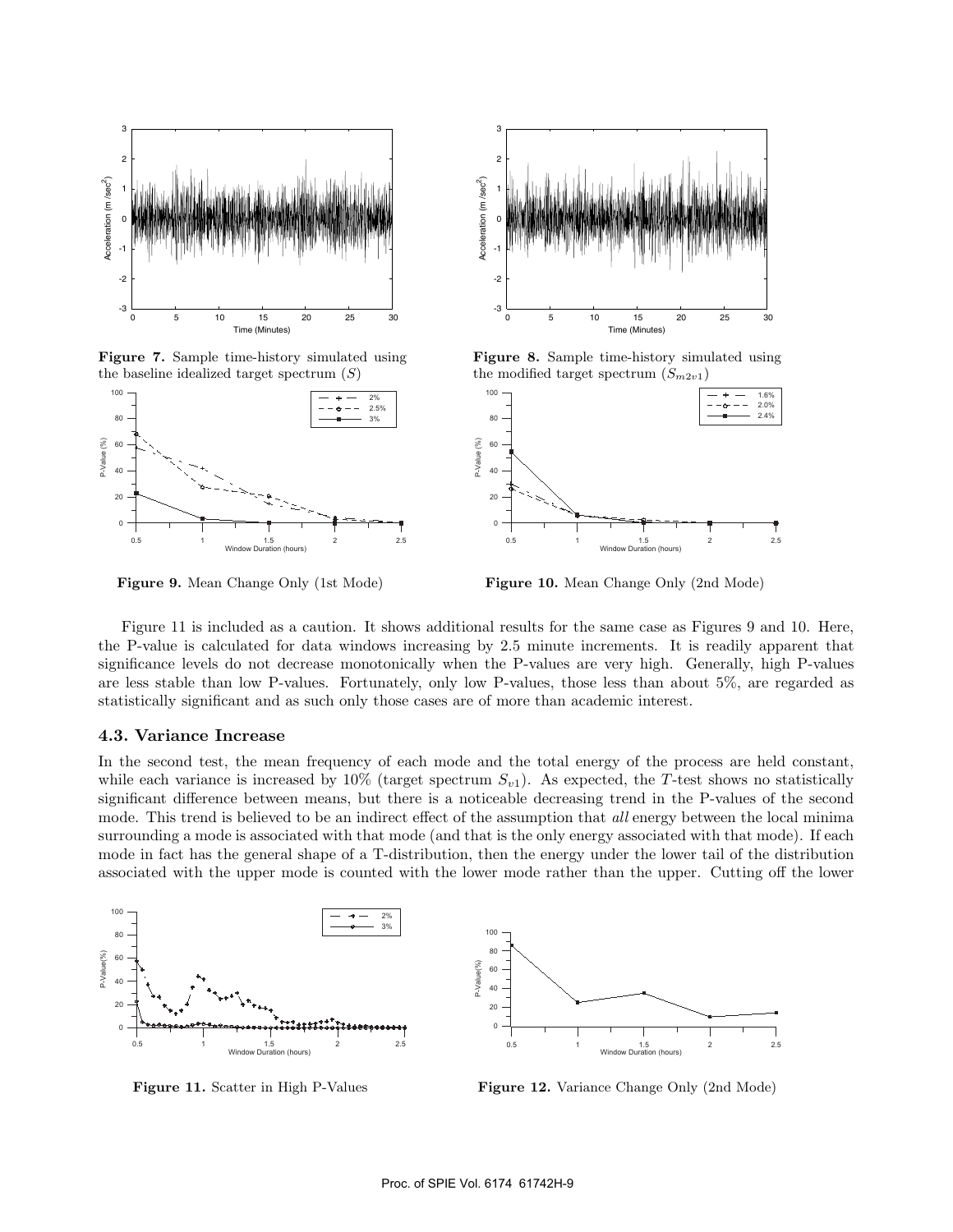tail of the upper distribution effectively causes its observed mean to shift slightly upward, resulting in gradually declining confidence that the true underlying mean has not unchanged.

## **4.4. Combined Change**

This final part of the example is the most realistic set of simulated data in that both the mean and variance are changed, as would be typical in measured data (target spectra  $S_{m1v1}$  through  $S_{m3v1}$ ). As can be seen by comparing Figures 9 and 10 with Figures 13 and 14, the increase in variance does not have any substantial effect on the method's ability to detect modal frequency shifts. Finally, Figures 15 and 16 demonstrate the overall capability to detect changes in the power spectra combining all data available from both modes using Equations 12–15. Figure 16 repeats the data from Figure 15, but the vertical scale is adjusted to show only those values within the 5% significance level. Generally, use of all available predictors (the observed shifts in both modes) would be expected to yield the lowest overall P-value. However, in the 30 minute data window the second moment alone has a more compelling P-value than the combined because of the very high P-value for the first modal comparison.

The P-values shown in these figures correspond to the changes to the idealized target spectra shown in Figure 6, which are subtle even in idealized form. The actual time-series are shown in Figure 7 and 8; these two time-histories are nearly indistinguishable by eye, as they would be are by conventional statistical methods which do not individual modal behavior. They are nearly indistinguishable because the underlying processes for the full power spectra have *identical* mean and variance. However, using the new modal distribution method, only a 30 minute data-window is required to differentiate these two spectra with only a 3.6% chance that the apparent differences are due to random chance alone, and a 0.25% chance given a one hour data window. For even longer data windows, the computed P-values suggest virtual certainty that these time-series result from different underlying processes.



**Figure 13.** Mean and Variance Change (1st Mode)



**Figure 15.** Overall P-values for both modes: Combined Mean and Variance Change



**Figure 14.** Mean and Variance Change (2nd Mode)



**Figure 16.** Overall P-values for both modes: Combined Mean and Variance Change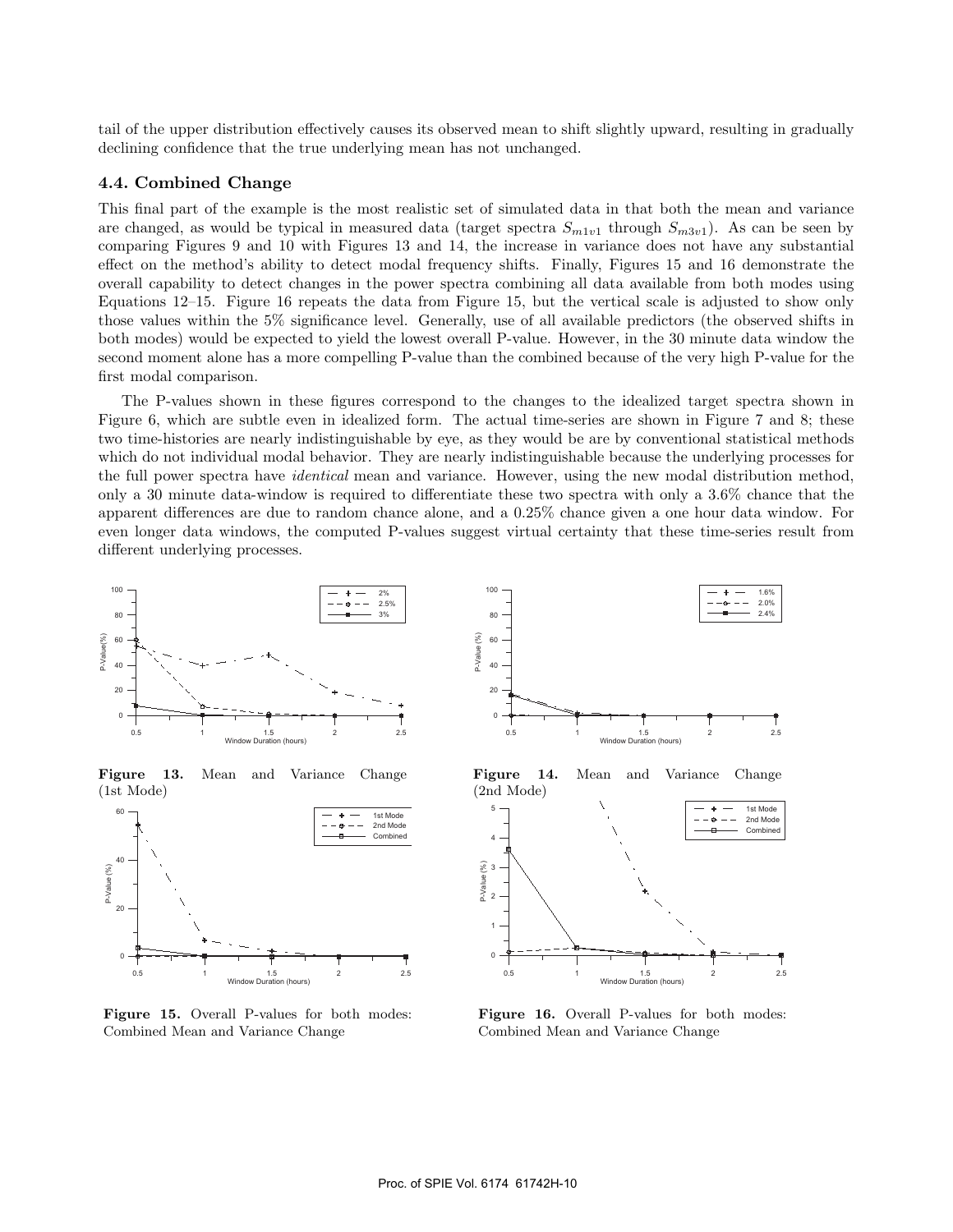# **5. CONCLUSIONS**

A newly proposed modal distribution method of quantifying the significance of subtle changes in modal vibrations based on power spectra has been presented and shown to be very effective at detecting changes in mean frequencies of individual modal vibrations in simulated data (Figure 16). In the modal distribution method, a power spectrum of measured structural response resulting from a Fourier transform is interpreted as being a series of individual independent modal responses. A penalty approach is employed to define the ambiguous separation points between modal energy in the power spectrum (Figure 2). Each modal response is isolated over a frequency range in the power spectrum and treated independently as a statistical distribution (Equation 1). The spectral moments are directly calculated from the geometry of each of the resulting distributions (Equations 4–5). A statistical comparison of the difference in means of each modal frequency pair observed in two time segments results in a quantitative significance level of the observed differences between the power spectra based on isolated modal distributions (Equations 12–15). The modal distribution method is general and is applicable to any number of modes of vibration and so may find a broad variety of applications. It seems particularly well suited for structural health monitoring applications because the excitation is not required as input.

An example is presented, which is based on measured full-scale acceleration data from a marine drilling riser. To validate the new method, a power spectrum resulting from field data is idealized to a target spectrum having only two modes of vibration (Figure 5), each with known mean and variance. The idealized spectrum is subtly changed (Figure 6) and new acceleration time-histories are simulated from the modified ideal spectra to asses the effectiveness of the new method. The new modal distribution method is found to be very effective at detecting subtle changes of mean modal frequencies (Figure 16). Only a 30 minute data window is required to detect the subtle change to the target spectrum shown in Figure 6 with a 3.6% confidence level, and given data windows greater than one hour, the difference in target spectra is detected with virtual certainty.

## **6. NOMENCLATURE**

- $\Delta \mu$  Weighted average difference between mean frequencies over all modes in all data windows
- $\Delta \mu_i$  Difference between mean frequencies of the *i*'th mode
- $\mu_i$  Mean frequency of the *i*'th mode
- $\mu_{i,w}$  Mean frequency of the *i*'th mode in the w'th window
- $\theta_i$  The second central moment of the *i*'th modal distribution
- $A_i$  Total area of the *i*'th mode in a window
- $A_{i,w}$  Total area under the power spectrum associated with the *i*'th mode in the w'th window
- $a_n$  Area under the power spectrum associated with the n'th frequency in a single mode
- DOF Degrees of Freedom for T-statistic
- $DOF_i$  Degrees of Freedom for the T-statistic for i'th mode
- df Frequency spacing of the power spectrum
- $E_{i,w}$  Fraction of total energy associated with the *i*'th mode in the w'th window
- $e_n$  Fraction of total energy associated with the *n*'th frequency in a mode
- $f(n)$  The value of the circular frequency (Hz) at the n'th frequency within a mode
- $H_n$  Amplitude of n'th frequency component
- I Total number of modes in the power spectrum
- $m_i$  The first statistical moment of the *i*'th modal distribution